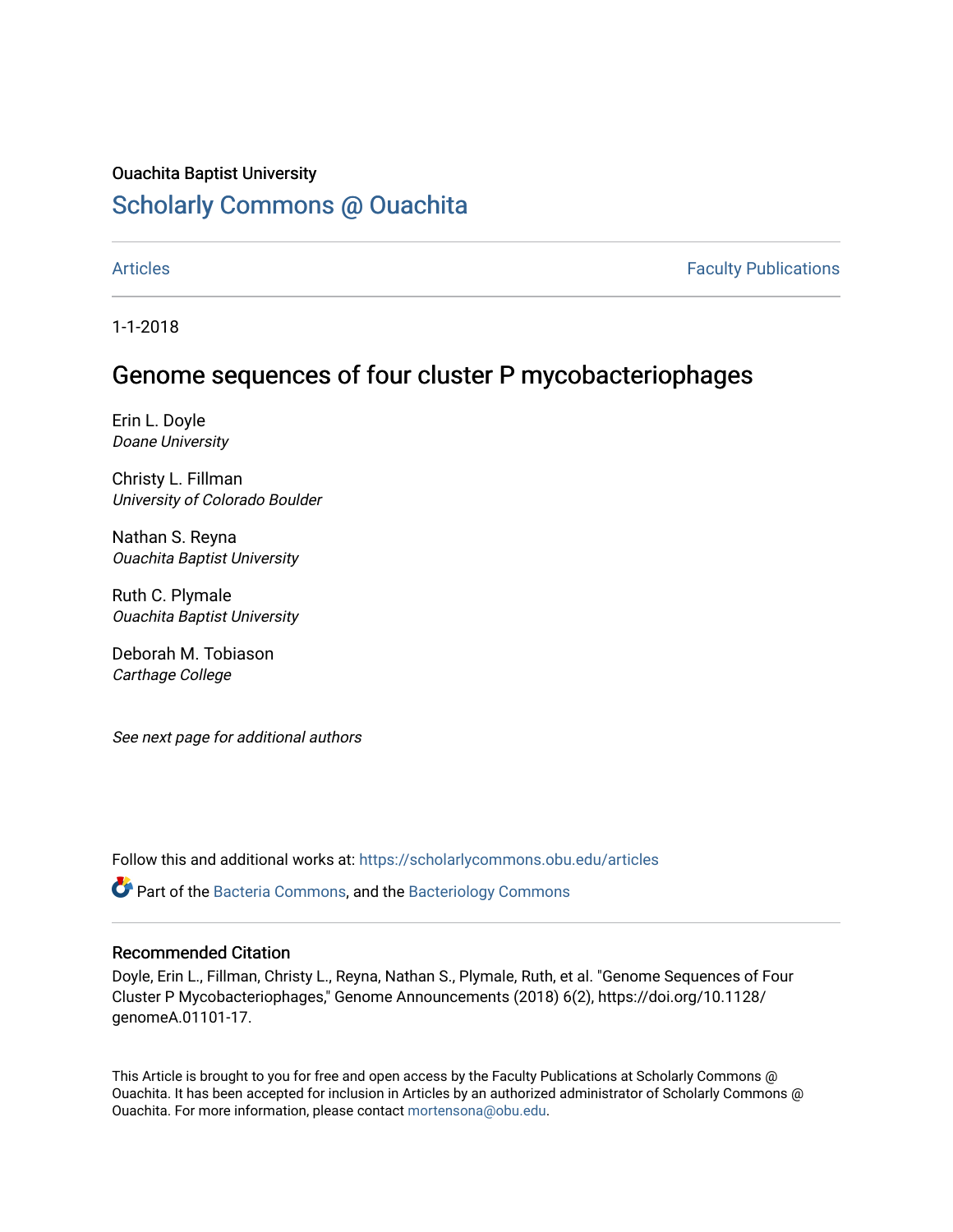#### Authors

Erin L. Doyle, Christy L. Fillman, Nathan S. Reyna, Ruth C. Plymale, Deborah M. Tobiason, Daniel E. Westholm, Jonathan L. Askins, Brittany P. Backus, Ashlynn C. Baker, Harrison S. Ballard, Paul J. Bisesi, Logan Bond, Deanna Byrnes, Hannah Carlstedt, Kinnon S. Dodson, Megan J. Fallert, Kyla J. Foster, Daniel N. Games, Tristan R. Grams, Nancy A. Guild, Autumn Hurd, Nicholas Iwata, Cassidy R. Kepler, Lucinda R. Krenzke, Kelly Luekens, Jackie Lewis, Cali McEntee, Justin C. McGee, Noah Nalley, Jade Prochaska, Reid G. Rogers, Jessica B. Schipper, and Kelsey Snyder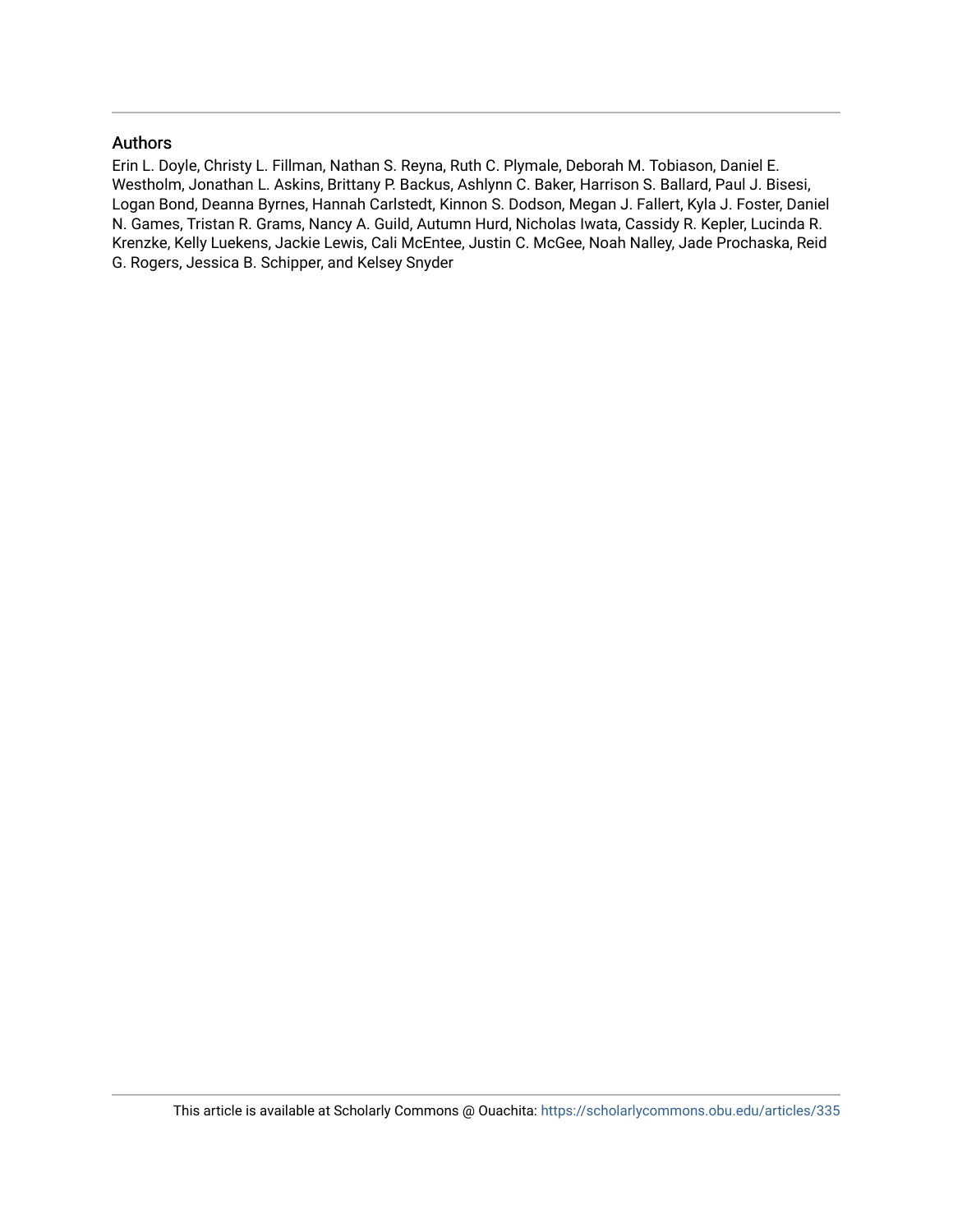



# **Genome Sequences of Four Cluster P Mycobacteriophages**

**Erin L. Doyle,a Christy L. Fillman,b Nathan S. Reyna,c Deborah M. Tobiason,d Daniel E. Westholm,e Jonathan L. Askins,c** Brittany P. Backus,<sup>c</sup> Ashlynn C. Baker,<sup>a</sup> Harrison S. Ballard,<sup>c</sup> Paul J. Bisesi,<sup>b</sup> Logan Bond,<sup>c</sup> Deanna Byrnes,<sup>d</sup> Hannah Carlstedt,<sup>a</sup> **Kinnon S. Dodson,c Megan J. Fallert,d Kyla J. Foster,b Daniel N. Games,c Tristan R. Grams,d Nancy A. Guild,b Autumn Hurd,a Nicholas Iwata,a Cassidy R. Kepler,a Lucinda R. Krenzke,d Kelly Luekens,a Jackie Lewis,a Cali McEntee,a Justin C. McGee,c Noah Nalley,c Ruth C. Plymale,c Jade Prochaska,a Reid G. Rogers,c Jessica B. Schipper,b Kelsey Snyder,a Kali Uhrich,a Chelsey D. Vermillion,c Sarah K. Vickers,c [Meredyth D. Wenta,](http://orcid.org/0000-0003-3969-038X)d Tyler Z. Yates,b Chas F. Young,d Ty H. Stoner,f [Welkin H. Pope,](http://orcid.org/0000-0002-2012-2924)f [Deborah Jacobs-Sera,](http://orcid.org/0000-0001-7838-3257)f Rebecca A. Garlena,f Daniel A. Russell,f [Steven G. Cresawn,](http://orcid.org/0000-0002-2162-562X)g [Graham F. Hatfullf](http://orcid.org/0000-0002-6705-6821)**

aBiology Department, Doane University, Crete, Nebraska, USA

<sup>b</sup>Department of Molecular, Cellular and Developmental Biology, University of Colorado, Boulder, Colorado, USA

c Biology Department, Ouachita Baptist University, Arkadelphia, Arkansas, USA

dBiology Department, Carthage College, Kenosha, Wisconsin, USA

<sup>e</sup>Biology Department, The College of St. Scholastica, Duluth, Minnesota, USA

f Department of Biological Sciences, University of Pittsburgh, Pittsburgh, Pennsylvania, USA

<sup>g</sup>Department of Biology, James Madison University, Harrisonburg, Virginia, USA

**ABSTRACT** Four bacteriophages infecting Mycobacterium smegmatis mc<sup>2</sup>155 (three belonging to subcluster P1 and one belonging to subcluster P2) were isolated from soil and sequenced. All four phages are similar in the left arm of their genomes, but the P2 phage differs in the right arm. All four genomes contain features of temperate phages.

A large collection of over 1,400 sequenced bacteriophages infecting Mycobac-<br>terium smegmatis mc<sup>2</sup>155 reveals that they have considerable genetic diversity [\(1\)](#page-3-0). Phages grouped in clusters N and P are temperate but use an unusual integration-dependent immunity system, in which attP is positioned within the repressor gene [\(2\)](#page-3-1); genome integration results in the truncation of the repressor, removal of a C-terminal degradation tag, and expression of stable repressor protein.

Mycobacteriophages Bartholomew, Bogie, Ksquared, and Tortellini were isolated from soil samples from Kenosha, Wisconsin, USA; Camden, Arkansas, USA; Crete, Nebraska, USA; and Boulder, Colorado, USA, respectively, via enrichment cultures and plaque purification. Bartholomew and Bogie produced plaques with large halos and clear centers, while Ksquared and Tortellini produced turbid plaques. All four phages have siphoviral morphologies.

Purified DNA was sequenced using the Illumina MiSeq platform, and 140-bp singleend reads were assembled into a major contig for each phage using Newbler, with at least 150-fold coverage. Genome lengths range from 46,484 bp to 49,658 bp [\(Table 1\)](#page-3-2), and G-C% contents range from 65.8% to 67.2%, similar to the host bacterium (67.4%). All four genomes have defined ends with 12 base 3' single-strand DNA extensions [\(Table 1\)](#page-3-2). Bartholomew, Bogie, and Ksquared are closely related to each other and to other subcluster P1 phages at the nucleotide sequence level. Tortellini is closely related (>80% nucleotide identity) to these phages at the leftmost 40% of the genome but diverges in the rightmost 60% of the genome (22% nucleotide identity). Tortellini is thus assigned as the first member of subcluster P2. Interestingly, although the rightmost 26-kbp segment of Tortellini has diverged considerably from subcluster P1 phages, the P1 phages have extensive sequence similarity to cluster I phages in this region [\(3\)](#page-3-3). Genomes were auto-annotated using Glimmer [\(4\)](#page-3-4) and GeneMark [\(5\)](#page-3-5) and **Received** 7 September 2017 **Accepted** 6 November 2017 **Published** 11 January 2018

**Citation** Doyle EL, Fillman CL, Reyna NS, Tobiason DM, Westholm DE, Askins JL, Backus BP, Baker AC, Ballard HS, Bisesi PJ, Bond L, Byrnes D, Carlstedt H, Dodson KS, Fallert MJ, Foster KJ, Games DN, Grams TR, Guild NA, Hurd A, Iwata N, Kepler CR, Krenzke LR, Luekens K, Lewis J, McEntee C, McGee JC, Nalley N, Plymale RC, Prochaska J, Rogers RG, Schipper JB, Snyder K, Uhrich K, Vermillion CD, Vickers SK, Wenta MD, Yates TZ, Young CF, Stoner TH, Pope WH, Jacobs-Sera D, Garlena RA, Russell DA, Cresawn SG, Hatfull GF. 2018. Genome sequences of four cluster P mycobacteriophages. Genome Announc 6:e01101-17. [https://doi.org/](https://doi.org/10.1128/genomeA.01101-17) [10.1128/genomeA.01101-17.](https://doi.org/10.1128/genomeA.01101-17)

**Copyright** © 2018 Doyle et al. This is an openaccess article distributed under the terms of the [Creative Commons Attribution 4.0](https://creativecommons.org/licenses/by/4.0/) [International license.](https://creativecommons.org/licenses/by/4.0/)

Address correspondence to Graham F. Hatfull, [gfh@pitt.edu.](mailto:gfh@pitt.edu)